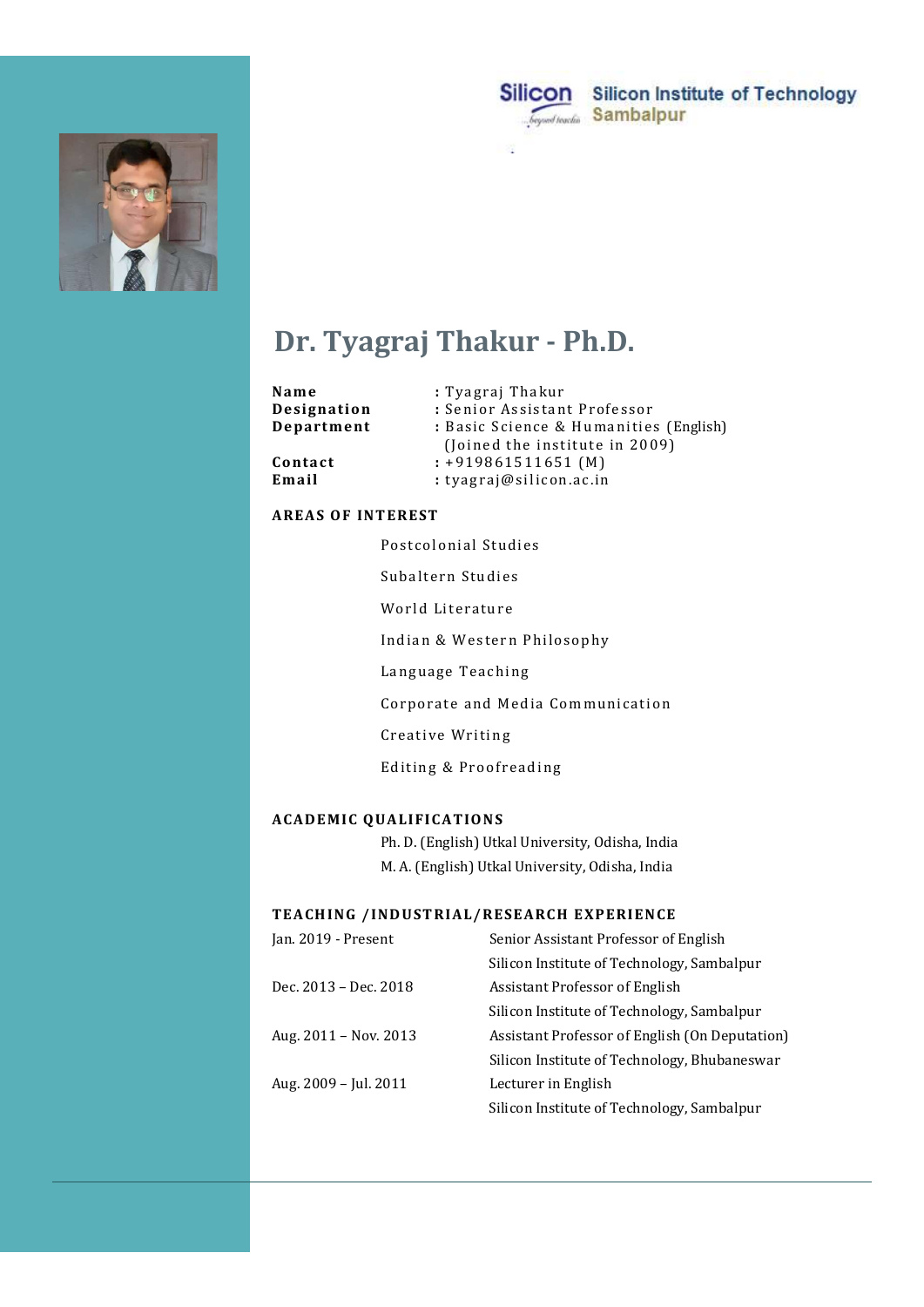

Silicon Silicon Institute of Technology<br>
PUBLICATIONS<br>
JOURNAL<br>
JOURNAL<br>
1. "Reclaiming the African Identity in a Globalised Era: The Postcolonial Narration<br>
Ambition in Chimamanda Ngozi Adichie's Novels," SEARCH: A Journa 1. "Reclaiming the African Identity in a Globalised Era: The Postcolonial Narrative Ambition in Chimamanda Ngozi Adichie's Novels," SEARCH: A Journal of Arts, Humanities and Management **Sillicon** Silicon Institute of Technology<br>
PUBLICATIONS<br>
PUBLICATIONS<br>
DOURNAL<br>
DOURNAL<br>
DOURNAL<br>
L. "Reclaiming the African Identity in a Globalised Era: The Postcolonial Narrative<br>
Ambition in Chimamanda Ngozi Adichie' **Sillicon** Sillicon Institute of Technology<br>
PUBLICATIONS<br>
IOURNAL<br>
1. "Reclaiming the African Identity in a Globalised Era: The Postcolonial Narrative<br>
Ambition in Chimamanda Ngozi Adichie's Novels," SEARCH: A Journal of **EXECUTE IN THE CONSUMPTER CONSUMPTERED IN A SUBARDOR CONSUMPTED BOOKS LESSER THE UNIVERSITY CONSUMPTED BOOKS LET THE UNIVERSITY CONSUMPTED BOOKS THE UNIVERSITY OF SUBARDOR CONSUMPTED BOOKS THE UNIVERSITY OF THE UNIVERSITY JOURNAL**<br>
1. "Reclaiming the African Identity in a Globalised Era: 1<br>
2. Ambition in Chimamanda Ngozi Adichie's Novels," SEA<br>
Humanities and Management<br>
1. "Basanti': A classic but experimental Odia novel from the 19:<br>
1.

1. "'Basanti': A classic but experimental Odia novel from the 1920s is reinvented in English translation," published in Scroll.in

- 1. "Reorienting humanities in the wake of corporate communication," Corporate Communication: An Insight published by Bahri Publication, New Delhi
- 2. "Culture, Identity and Language in Chinua Achebe's Narrative: Exploring the Postcolonial Hybrid Space," The Unbilled Hour: Essays on Literature, Culture and Theory, published by Kitab Bhavan, Bhubaneswar

- 1. The Unbilled Hour: Essays on Literature, Culture and Theory (Co-edited), Published by Kitab Bhavan, Bhubaneswar
- 2. BE THE CHANGE: Lesser Known Change Agents of Odisha, Vol. I, II & III (Co-edited), Published by YESWECAN Foundation, Bhubaneswar

- Dhenkanal, Odisha. 29th November 2019
- HERN TERN TERN THE CHANGE: Lesser Known Change Agents of Ochiparticle Diversion, 2001<br>
IN Tectrication: Published in Strelland Book CHAPTERS<br>
1. Tectrication: An Insight published by Bahri Publication, New Delhi<br>
2. Cultur 2. The Language of Literature in Pursuit of Cultural Identity: Perspectives from India and Africa, Seminar on English Studies amidst Cultural Globalization: New Perspectives, Sonepur College (Autonomous), Sonepur, Odisha. 11th February 2017

- Entropy and English in the matter of the transfer in the state and the term of Theory, published<br>
thy Midto Bhavan, Bhubaneswar<br>
Context Context Colliner and Theory, published<br>
DY Kitab Bhavan, Bhubaneswar<br>
CIDIFED BOOKS<br> 1. Representation of gender and education in early Indian fiction: From Basanti in oblivion to writing the 'New Woman', International Seminar on Revisiting Early Indian Fiction: Representation of Reading, Writing and Society organised by the Department of English, Karanjia Autonomous College, Karanjia. 22nd November 2019
	- 2. "Teaching English in its De-centred Avatar: Language Acquisition and Inclusive Reading through 'Oratures' and Indigenous Literature," National Seminar on Teaching English to Tribal Learners through Indigenous Literature: Challenges and Prospects organised by Government Autonomous College, Bhawanipatna, Odisha. 23rd to 24th February 2019
	- 3. "Ngugi's Globalectical Reading: An Approach to Read World Literature Anew," International Conference on 'Politics and Letters: The Function of Criticism at the Present Time,' organised by the PG Department of English, Utkal University, Bhubaneswar. 23rd to 25th January 2018
	- 4. "Reclaiming the African Identity in a Globalised Era: The Postcolonial Narrative Ambition in Chimamanda Ngozi Adichie's Novels," International Conference on 'Decentring English Studies: Studying Literature in the Global South' organised by the PG Department of English, Utkal University, Bhubaneswar. 19th to 21st January 2017
	- 5. "'Re-storying' the African Nation: Mapping the National Psyche Through Chinua Achebe's Novels," National Seminar on 'Writing the Bildungsromane in the Postcolonial [Con]text' organised by the PG Department of English, Sambalpur University, Odisha. 15th to 16th March 2013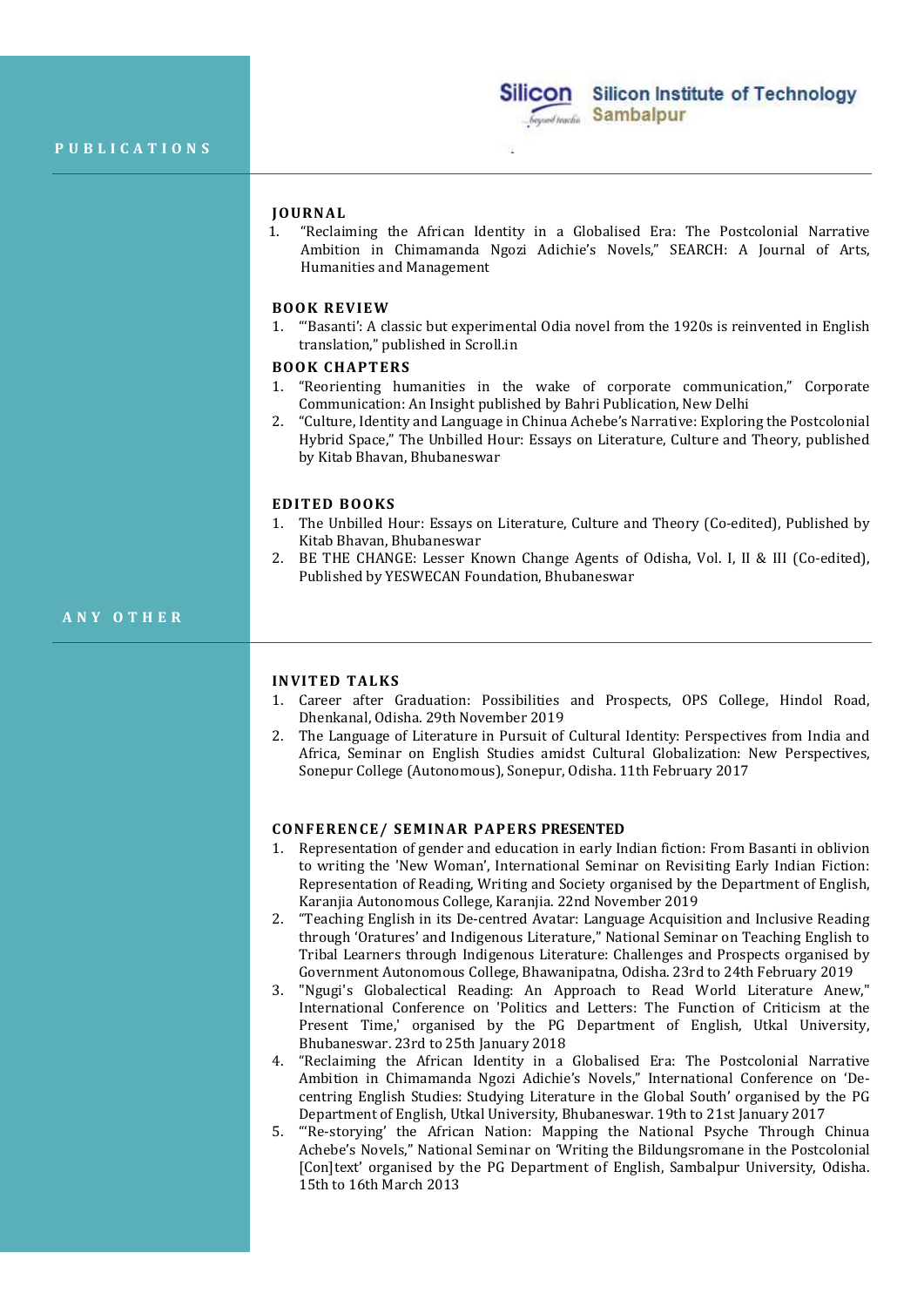- 6. "Translating Culture: Chinua Achebe's other tongue narrative on the mother tongue experience," UGC Sponsored State Level Seminar on 'From Mother Tongue to Other Tongue: Perspectives on Translation Studies' organised by the Department of English, Betnoti College, Mayurbhanj. 28th to 29th February 2012
- 7. "The Oral Substratum in Chinua Achebe's Later Novels," Seminar on 'Language, Literature, Culture: New Perspectives' organised by the P G Department of English, Utkal University, Bhubaneswar. 26th to 27th November 2011
- 8. "Learning Expression from Literature for Language Competence," International Conference on 'Strategic Communication: Learning from Mistakes' organised by Centre for Communication, University of Petroleum & Energy Studies, Dehradun. 4th to 5th November 2011
- 9. "Restoring liberal arts literacy: a way to healthy corporate communication," National Conference on 'Emerging Trends in Communication: Corporate and Academic' organised by Centre for Communication, University of Petroleum & Energy Studies, Dehradun. 3rd to 4th December 2010 **Silicon Silicon Silicon Institute of Technology**<br>  $\frac{1}{2\pi\sqrt{3}\text{sin\theta}}$  **Sambalpur**<br>
6. "Translating Culture: Chinaa Achebe's other tongue arrative on the mohler tongue<br>
representing the Expectation Simulation Simu 6. "Translating Culture: Chinas Achebe's other tongue narrative on the mother tongue experience; UCC Sponsored State Level Seminar on Trom Mother Tongue to Other Tongue Department of English, Denote Chinese Correlation St November 2011<br>
Thestoring liberal arts literacy: a way to healthy corporate communication," National<br>
Conference on Emerging Trends in Communication Corporate and Academic organised<br>
by Centre for Communication, University

1. National Seminar on Teaching English to Tribal Learners through Indigenous Literature: Challenges and Prospects organised by Government Autonomous College, Bhawanipatna, Odisha. 23rd to 24th February 2019

- 1. 'Happiness Programme' by Art of Living at Silicon Institute of Technology, Bhubaneswar. 8th to 12th December 2014
- 2. Faculty Development Programme titled 'Shikshak' organised by Silicon Institute of Technology, Bhubaneswar. 28th to 29th December 2012
- 3. Faculty Enablement Program (FEP) on 'Soft Skills' organised by Campus Connect, Infosys, Bhubaneswar DC. 30th July to 1st August 2012
- 4. Winter School on 'Imaginative Reading and Creative Writing: Language, Literature and Teacher' at IIT Kharagpur. 1st to 7th February 2010

- 1. National Symposium on "The Empty Page" organised by the PG Department of English, Utkal University, Bhubaneswar. 6th April 2018
- 2. Seminar-cum-Workshop on "Research in English Studies: Trends, Methods & Mechanics" organised by the PG Department of English, Utkal University, Bubaneswar. 12th to 13th November 2015
- 3. National Seminar on "Publishing and Editing" organised by the P G Department of English, Utkal University, Bhubaneswar. 28th to 29th March 2014
- 4. Seminar on "Communication Skill Teaching and Applications: Is there a Mismatch?" organised by Silicon Institute of Technology, Bhubaneswar. 30th to 31st December 2013
- 5. Seminar on "The Mechanics of Language Use: Trends and Boundaries Today" organised by the P G Department of English, Utkal University, Bhubaneswar. 1st February 2013
- 6. Bhubaneswar Literature Festival organised by The Times of India. 7th to 8th December 2012
- 7. Seminar on "Topographies of Mind Society and Culture: Identities and Crossovers" organised by the P G Department of English, Utkal University. 9th to 10th November 2012
- 8. Orissa Literature Festival organised by The New Indian Express. 6th to 7th October 2012
- 9. Workshop on "Theories of Literature", organised by DDCE, Utkal University in collaboration with Academic Staff College, Utkal University. 17th to 18th March 2012
- 10. Seminar on 'Professional Ethics & Human Values for Engineers' organised by Silicon Institute of Technology, Bhubaneswar. 23rd to 24th December 2011
- 11. Seminar on 'The Magic World of Manoj Das: Making and Mystery of His Short Stories' organised by Khaira College, Balasore in collaboration with H.K. Mahatab College, Kupari Balasore. 21st 22nd October 2011